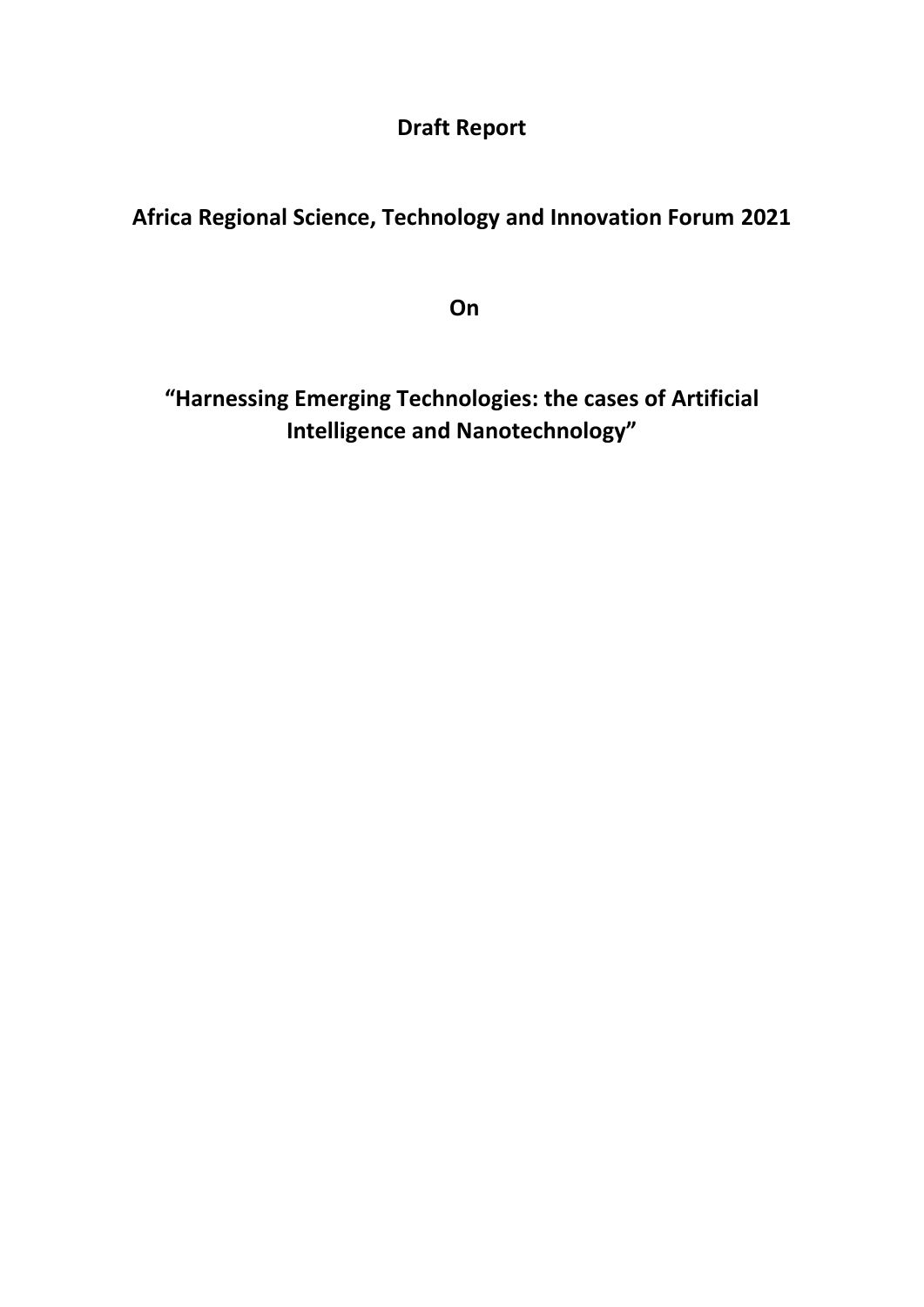#### **1. Introduction**

The global pandemic caused by the severe acute respiratory syndrome coronavirus 2 (SARS-CoV-2) of 2019 (the disease commonly referred to as COVID-19) has highlighted the importance of technology and innovation in developed countries. Technology has enabled researchers and firms to work at unprecedented speeds to decode the organism's genetic code in weeks<sup>1</sup>, design testing, monitoring and patient management devices or tools, and bring to market several novel vaccines in about a year. Similarly, digital technologies have transformed how people work, interact and access services. The demand for science to make informed decisions and actions to manage the COVID-19 pandemic was high in both developed and developing countries alike<sup>2</sup>. The ability of countries to acquire, generate, use, and upgrade scientific knowledge and technology in general, or experiment with new and emerging innovative solutions depends on their human, institutional, and financial capabilities.

It is against this backdrop that the African Science Technology and Innovation Strategy for Africa 2024 (STISA 2024) was adopted by the Heads of Government and States as the continental blueprint to guide STI development. Among others, STISA 2024 calls on member States to build the technical competences, invest in STI infrastructure, promote innovation and entrepreneurship and put in place national and regional STI policies. STISA 2024 also renewed the call on member States to invest at least 1% of the gross domestic product (GDP) in research and development (R&D). These targets are also restated in the 2030 Agenda for Sustainable Development and in the AU Agenda 2063 based on the recognition that these capabilities are prerequisites to enable technology serve as effective means of implementation.

If the STISA-2024 targets are met, Africa may be a step closer to building its own sound technological and dynamic industrial base it can leverage to meet its ambitious Agenda 2063 aspirations. For example, Africa desires to achieve 'middle income status with manufacturing accounting for 50% of the GDP and high-tech exports constituting at least 50% of manufactured exports, and its people enjoying a high standard of living and quality of life for all citizens and its natural resources managed in a sustainable manner' (Agenda 2063). Such targets can only be met fully, equitably and sustainably if new and emerging technologies are fully embraced as they are transforming manufacturing and redefining high-tech exports.

New technologies open opportunities to create new industries, deliver new services, expand existing production systems, create incomes and reduce environmental degradation. For instance, steam and water powered systems ushered in mechanization (first industrial revolution); electricity enabled mass production in manufacturing (second industrial revolution) and; electronics and information technology brought about increased automation and digitalization of processes (third revolution). All these technological revolutions created new opportunities that have transformed the world. What will the world look like without electricity<sup>3</sup> or internet?

The Fourth Industrial Revolution is likely to be driven by increased convergence of digital, biological and physical systems. Advances in material sciences are enabling the development of smarter, stronger, smaller and energy efficient devices and systems while artificial intelligence is enabling remote service delivery, increased automation of homes, offices and factories and mass data analysis at incredible speeds. The highly anticipated COVID-19

1

<sup>1</sup> Wu F, Zhao S, Yu B, Chen YM, Wang W, Song ZG, Hu Y, Tao ZW, Tian JH, Pei YY, Yuan ML, Zhang YL, Dai FH, Liu Y, Wang QM, Zheng JJ, Xu L, Holmes EC, Zhang YZ (2020). A new coronavirus associated with human respiratory disease in China. Nature. doi: 10.1038/s41586-020-2008-3.

<sup>2</sup> <https://www.nature.com/immersive/d41586-020-03437-4/index.html>

<sup>3</sup> Horvath, R. (1969) The Wandering Capitals of Ethiopia. *The Journal of African History,* 10 (2), 205-219. Retrieved February 2, 2021, from<http://www.jstor.org/stable/179511>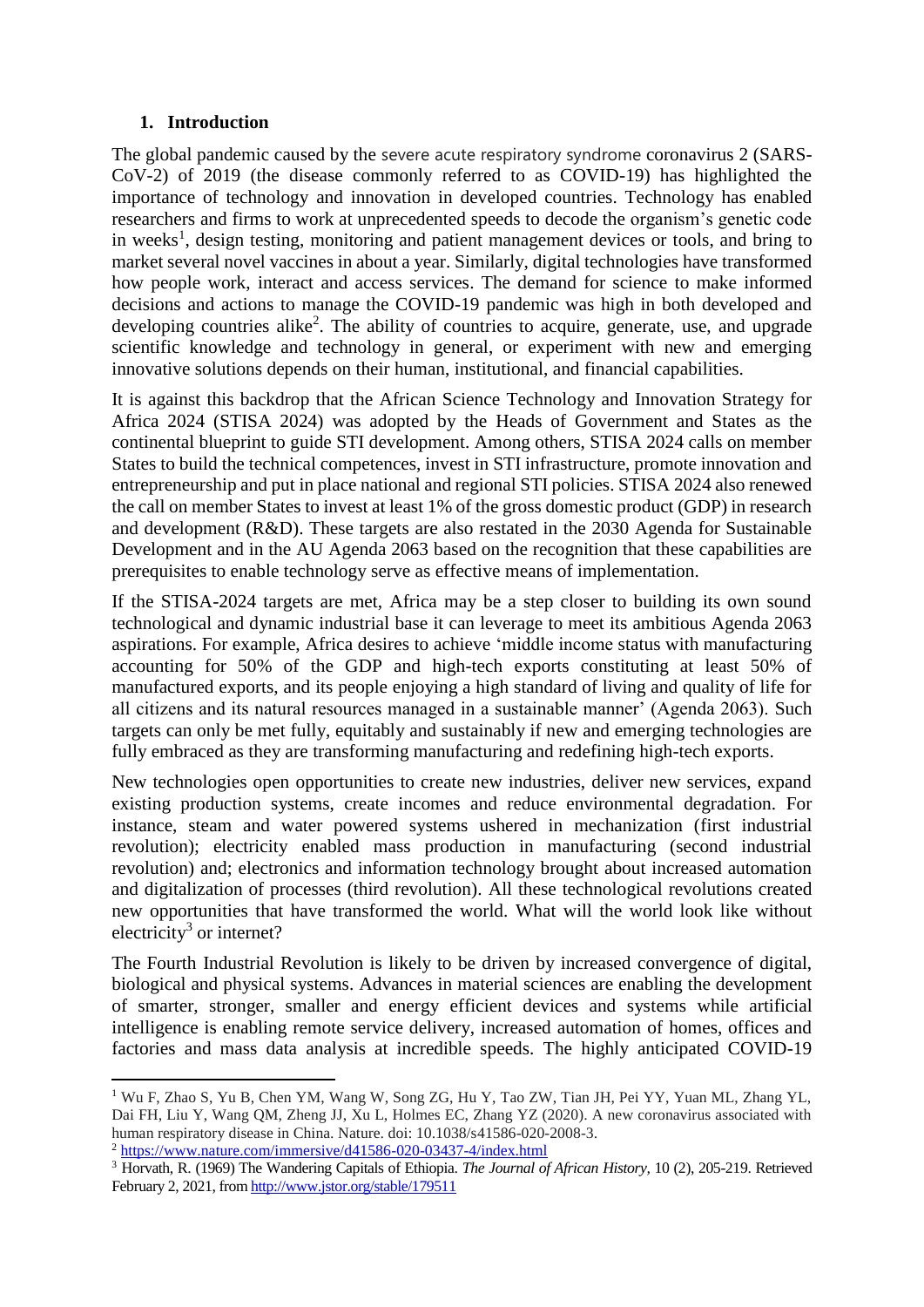vaccines will not have been available without the use of incredible technological systems that integrate biological, digital and physical elements that enabled a quick decoding of the genetic makeup; identification of possible targets; rapid design of potential vaccines or simulations; analysis of the mountains of data from clinical trials and now helping in ensuring safe, fair and equitable access<sup>4</sup>.

Emerging technologies promise to reduce the costs of undertaking research, offer endless opportunities for innovations and present opportunities to catch up with leading nations. Specifically, two of these emerging technologies – digital and nanotechnology- offer African countries different opportunities to produce and use knowledge, build more sustainable businesses and communities; diversify economic activities and accelerate regional integrations. In this regard, the report looks at the state of emerging technologies in Africa in recent times and the progress made. It then addresses the current growth trajectories from a scientific, technological as well as an economic perspective. It also discusses the potential benefits of these technologies for enhancing productivity and efficiency, human well-being and environmental benefits.

**<sup>.</sup>** [https://blogs.worldbank.org/digital-development/digital-technologies-and-vaccine-deployment-opportunities](https://blogs.worldbank.org/digital-development/digital-technologies-and-vaccine-deployment-opportunities-and-challenges)[and-challenges](https://blogs.worldbank.org/digital-development/digital-technologies-and-vaccine-deployment-opportunities-and-challenges)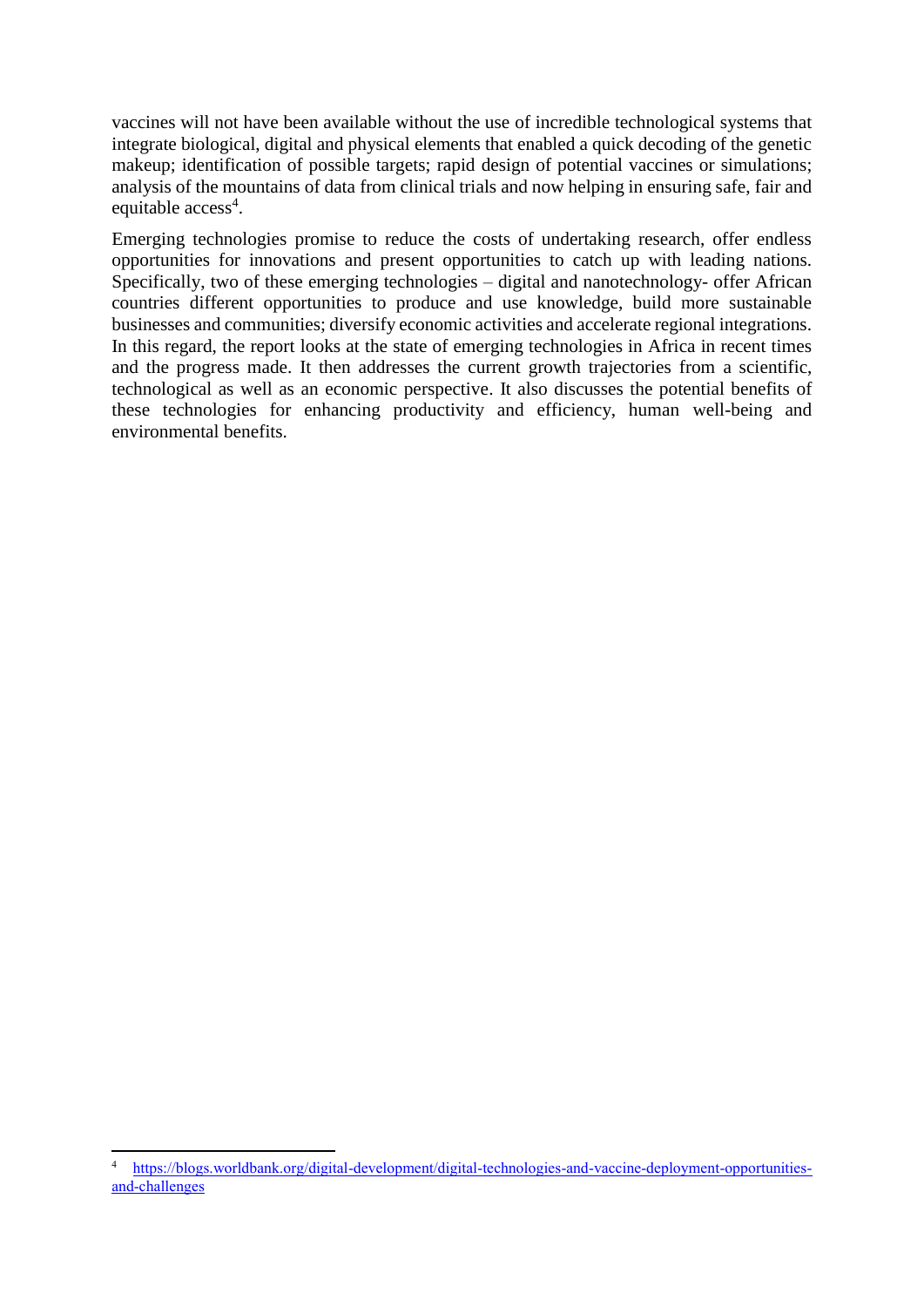### **2. Emerging Technologies and Competitiveness**

Technology is a major enabler of competitiveness in almost all sectors. Advances in technology often opens up new opportunities that drive innovation, emergence of new companies, improvement in the productivity and efficiency of existing ones. In recent times, the emergence of the Internet ushered in new businesses such as Google and Amazon and enhanced the productivity and efficiency of existing firms such as airlines, hotels, energy utilities and public institutions. In an open market, emerging technologies promote competitiveness and growth at the firm level by increasing speed (e.g. reducing the number of steps and time goods and services are produced and delivered), reducing costs (e.g. reduced energy consumption), improving quality (e.g. corrosion free metals), enhanced social and environmental impact (e.g. lower waste production), in meeting regulatory requirements (e.g. elimination of many chemicals that destroy the ozone layer in refrigeration systems), among others.

Emerging technologies tend to enhance many of the elements of competitiveness and in the process disrupt existing business models. The cases of improved hybrid seeds and fertilizers in increasing food production and averting hunger (e.g. the green revolution); the shipping container in transforming the shipping of goods around the world at lower costs and faster; the mobile money in transforming the financial sectors and the biotechnology in bringing in treatments in healthcare perhaps highlight the importance of emerging technologies in driving competitiveness.

While most of the improvements in competitiveness occur at firm-level (microeconomics), they explain most the variations in macroeconomic growth. The current trade dispute between the United States and China may be related to mastery of emerging technologies and the competitiveness they are conferring to firms and economic performance of the countries. The rapid growth of the Asian Tigers (and that of Japan) could be tied to their ability to participate in emerging technologies. It is nearly impossible to discuss the rise of Asian Tigers without the rise of microprocessors and the electronics whose technologies they acquired, mastered and became leading producers and innovators.

This requires countries to put in place appropriate policies and regulations that enable firms to acquire, master and develop new and emerging as well as existing technologies. Such policies may address support for research and development (R&D), human capital development, technology transfer, financial start-ups and build technology infrastructure. This is reaffirmed by the "Report of the Conference of Ministers on the work of its fifty-second session"<sup>5</sup> in which they called on ECA to "help member States to replicate good practices in digital economy" and on member States to "build their human and technological capacity" and "formulate integrated plans for the development of the digital and green economy".

#### **3. Africa's place in the global market of emerging technologies**

There is significant interest at the role of emerging technologies in driving Africa's transformation and in meeting the global Sustainable Development Goals (SDGs). This report looks at some of the opportunities and challenges that emerging technologies present and the technological, industrial and policy capabilities needed to harness and manage emerging technologies. It focuses on two broad categories of emerging technologies: a) digital

**<sup>.</sup>** <sup>5</sup> Economic Commission for Africa Conference of African Ministers of Finance, Planning and Economic Development, Fifty-second session. Marrakech, Morocco, 25 and 26 March 2019.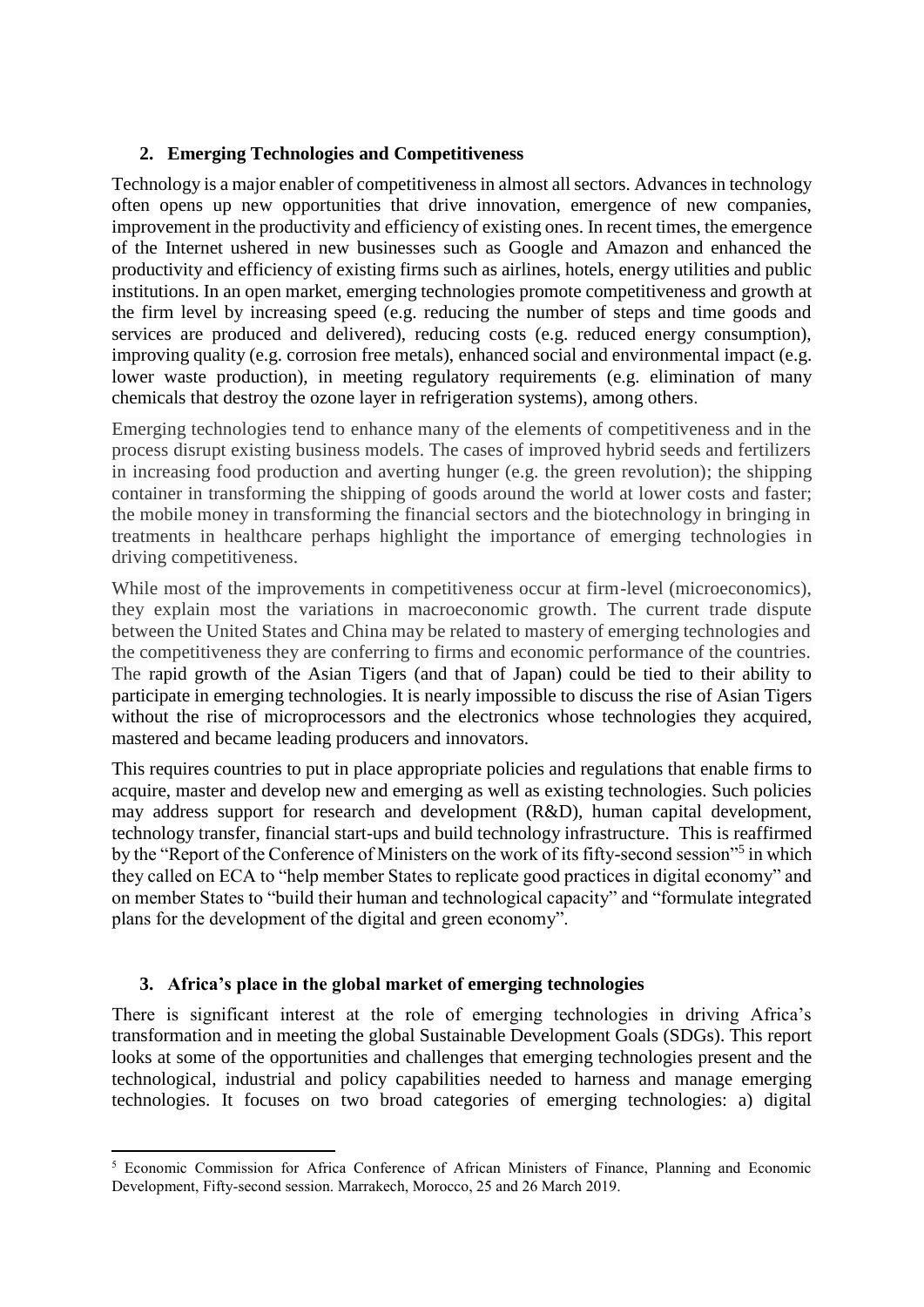technologies and b) material sciences with a focus on nanotechnology that ECA continues to undertake policy research and advisory services to member States.

# *3.1 Trends in Artificial Intelligence*

The digital economy is unpinned by several key technologies, some of which include artificial intelligent (AI), cloud computing, blockchain, Internet of Things (IoT), virtual reality, and augmented reality. However, as UNCTAD noted, China and United States currently own 75% of patents on blockchain, account for half of global spending on IoT and their firms accounts for three quarters of the global market of commercial cloud computing. As a result, China and the United States account for 90% of the 70 largest digital platform while Africa and Latin America account for a combined share of about one percent (1%). The battle for digital economy supremacy is perhaps fuelling the current trade tensions between the United States and China.

Artificial Intelligence (AI) is one of the digital technologies likely to have profound economic, social and environment contributions. The global market for AI is estimated to be growing at about 32%-42% per year – a very fast pace. While the actual value of the AI global market is small - worth about \$27.2 billion in 2019, it is expected to hit between \$267 billion and \$312 billion by 2027<sup>67</sup>. Software, at 41%, accounts for a large share of the market for AI, followed by services and hardware. The rapid penetration of AI in every aspect of the society – from advertising to personal assistants on mobile phones and computers is driving demand and in return, investment in research and development for enhanced and novel services.

Like other technologies, it is the contribution of AI to business performance and economic growth that is driving greater investments by governments and companies alike. For instance, one estimate suggests that by 2030, AI will "contribute up to \$15.7 trillion to the global economy"<sup>8</sup>. Of that, consumption of AI is estimated to account for \$9.1 trillion and increased production is likely to account for the \$6.6 trillion. If Africa can only grab a 10% of the global GDP contribution of AI, Africa could see its GDP add about \$1.5 trillion by 2030 – about 50% of its current GDP – due to AI alone. As growth may imply creation of additional high value and decent jobs, reduction in poverty, increased productivity of firms, better living conditions and enhanced environmental wellbeing.

Africa has all the right ingredients to capture a large share of AI driven economy to advance its social and environmental wellbeing. It has a young, curious, tech savvy and entrepreneurial population that is increasingly educated. The high education sector is growing at a very fast pace, growing middle class and increased integration of the continental economy.

# **3.1.1. What is AI?**

It is perhaps necessary to define what AI may be and what it may not be. An oversimplified description of AI is a collection of technologies that enable machines to learn, adapt and act almost with human-like intelligence at incredible speeds. **Approaches to AI include thinking and acting humanly and/or rationally. Thinking and acting humanly is the approach to AI that simulates human or biological systems, while thinking and acting rationally is being able to do the right thing given known knowledge or conditions.** It was on 11 May 1997 IBM's Deep Blue beat the Chess Grand Master - Garry Kasparov - and two decades later, computers developed by Google and HNH Entertainment Corp (Republic of Korea) had

**<sup>.</sup>** <sup>6</sup> <https://www.fortunebusinessinsights.com/industry-reports/artificial-intelligence-market-100114>

<sup>7</sup>[https://www.grandviewresearch.com/industry-analysis/artificial-intelligence-ai-](https://www.grandviewresearch.com/industry-analysis/artificial-intelligence-ai-market#:~:text=The%20global%20artificial%20intelligence%20market,42.2%25%20from%202020%20to%202027)

[market#:~:text=The%20global%20artificial%20intelligence%20market,42.2%25%20from%202020%20to%202](https://www.grandviewresearch.com/industry-analysis/artificial-intelligence-ai-market#:~:text=The%20global%20artificial%20intelligence%20market,42.2%25%20from%202020%20to%202027) [027.](https://www.grandviewresearch.com/industry-analysis/artificial-intelligence-ai-market#:~:text=The%20global%20artificial%20intelligence%20market,42.2%25%20from%202020%20to%202027)

<sup>8</sup> <https://www.pwc.com/gx/en/issues/analytics/assets/pwc-ai-analysis-sizing-the-prize-report.pdf>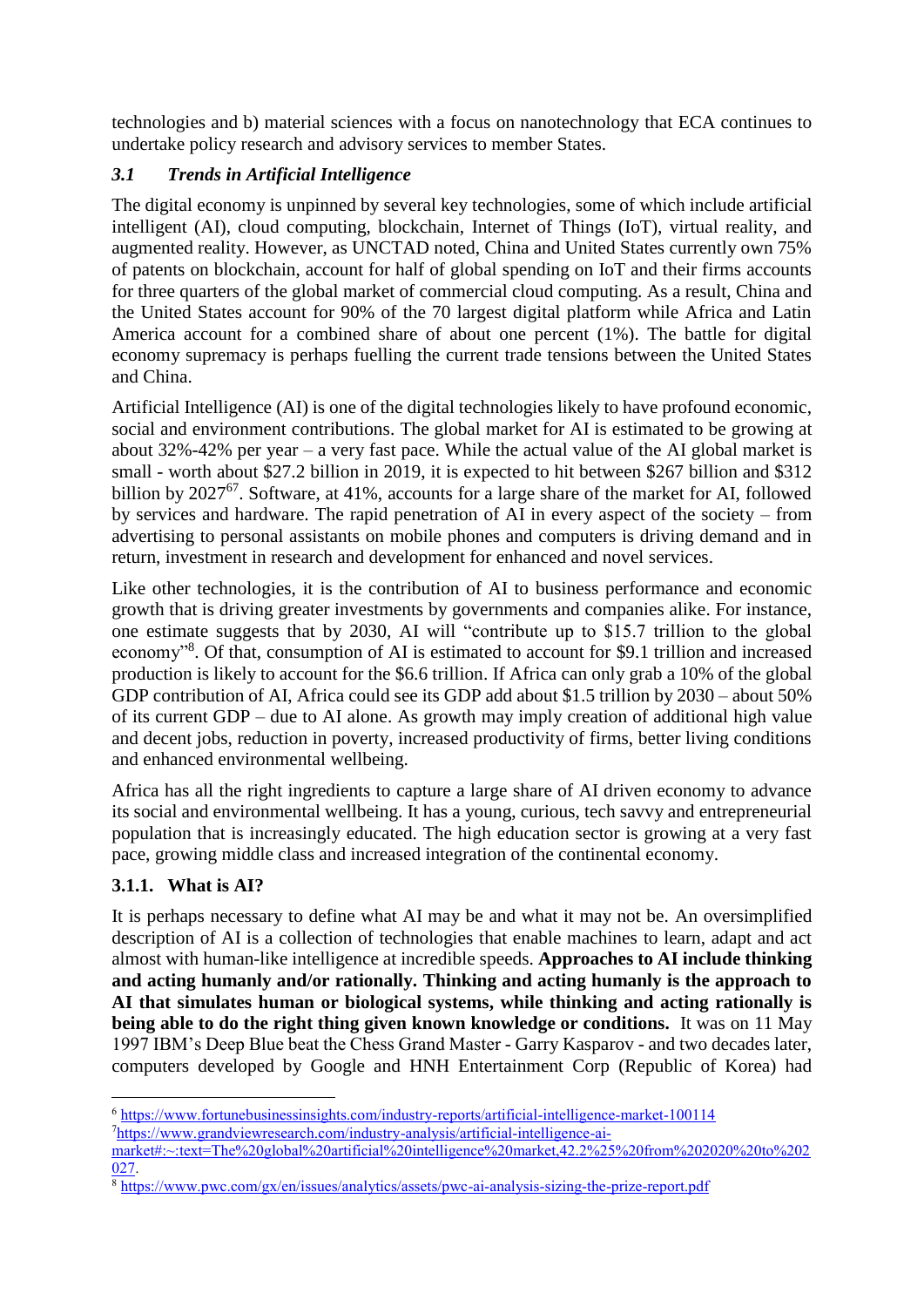defeated world champions at Go – a game more complex than chess – that highlighted the power of AI. In these cases, the computers are taught (or learn) the steps and rules of the game and then go ahead to create new ways of learning, making decisions and acting that they soon outsmart their human opponents that traditionally rely on intuition and experience.

AI may include systems that analyse massive amounts of data to make or inform decision making in areas such as advertising, health, agriculture, manufacturing, education, transportation, among others. As COVID-19 has demonstrated, while governments and institutions depend on sharing official data, an AI-based start-up whose system can understand 65 languages and has access to global air ticketing system predicted more accurately the COVID-19 spread from China<sup>9</sup>. By picking up on chatter, travel patterns and nature of infections reported, BlueDot<sup>10</sup> had predicted the spread of COVID-19 from China to cities in Asia and beyond, just like it did in the spread of zika virus from Brazil to United States.

AI differs widely from simple automation, which may be enabling machines to undertake repetitive human-like acts such as those in assembly lines of factories and in warehouses. In this case, machines are trained to perform a specific act perfectly and performs that act in the same way repetitively until perhaps programmed to perform another task. Usually, allowing a system to evolve on its own is limited to simulated environments where the outcomes can be observed in order to measure how to apply such a system in the real world given some evolvability constraints. This is important especially where the desire is to make perfect copies of the same product – a chip, lab test, car or drug. It may not be desirable to find machines on the factory floor have made changes that regulators did not approve in the design of a drug or medical device, for example. Simple automation is desired in such cases

AI is a range of areas such as Machine Learning, Natural Language Processing, Image Analysis and Computer Vision, Fuzzy Systems, Evolutionary Computation, and Probabilistic Methods. Several hospitals now employ some form of AI to analyse images and make predictions based on object recognition software, and many home assistants are taught to learn the house owner's voice signature so that it can only take commands from the right person to open the door, switch off lights etc. These are different areas of AI and are underpinned by various technologies. For a detailed overview of some of the common areas of AI, see Table 1.

| Al Areas               | Description                                                                 |  |  |
|------------------------|-----------------------------------------------------------------------------|--|--|
| Large-scale            | Large-scale Machine Learning Design of learning algorithms, as well as      |  |  |
| Machine Learning       | scaling existing algorithms, to work with extremely large data sets.        |  |  |
| Deep Learning          | Model composed of inputs such as image or audio and several hidden layers   |  |  |
|                        | of sub-models that serve as input for the next layer and ultimately an      |  |  |
|                        | output or activation function                                               |  |  |
| Natural Language       | Algorithms that process human language input and convert it into            |  |  |
| Processing             | understandable representations.                                             |  |  |
| Collaborative          | Models and algorithms to help develop autonomous systems that can work      |  |  |
| Systems                | collaboratively with other systems and with humans.                         |  |  |
| <b>Computer Vision</b> | The process of pulling relevant information from an image or sets of images |  |  |
| (Image Analytics)      | for advanced classification and analysis.                                   |  |  |
| Algorithmic Game       | Systems that address the economic and social computing dimensions of AI,    |  |  |
| Theory and             | such as how systems can handle potentially misaligned incentives, including |  |  |

**Table 1: Examples on main AI areas and their description** 

**<sup>.</sup>** <sup>9</sup> <https://www.wired.com/story/ai-epidemiologist-wuhan-public-health-warnings/>

<sup>10</sup> <https://bluedot.global/>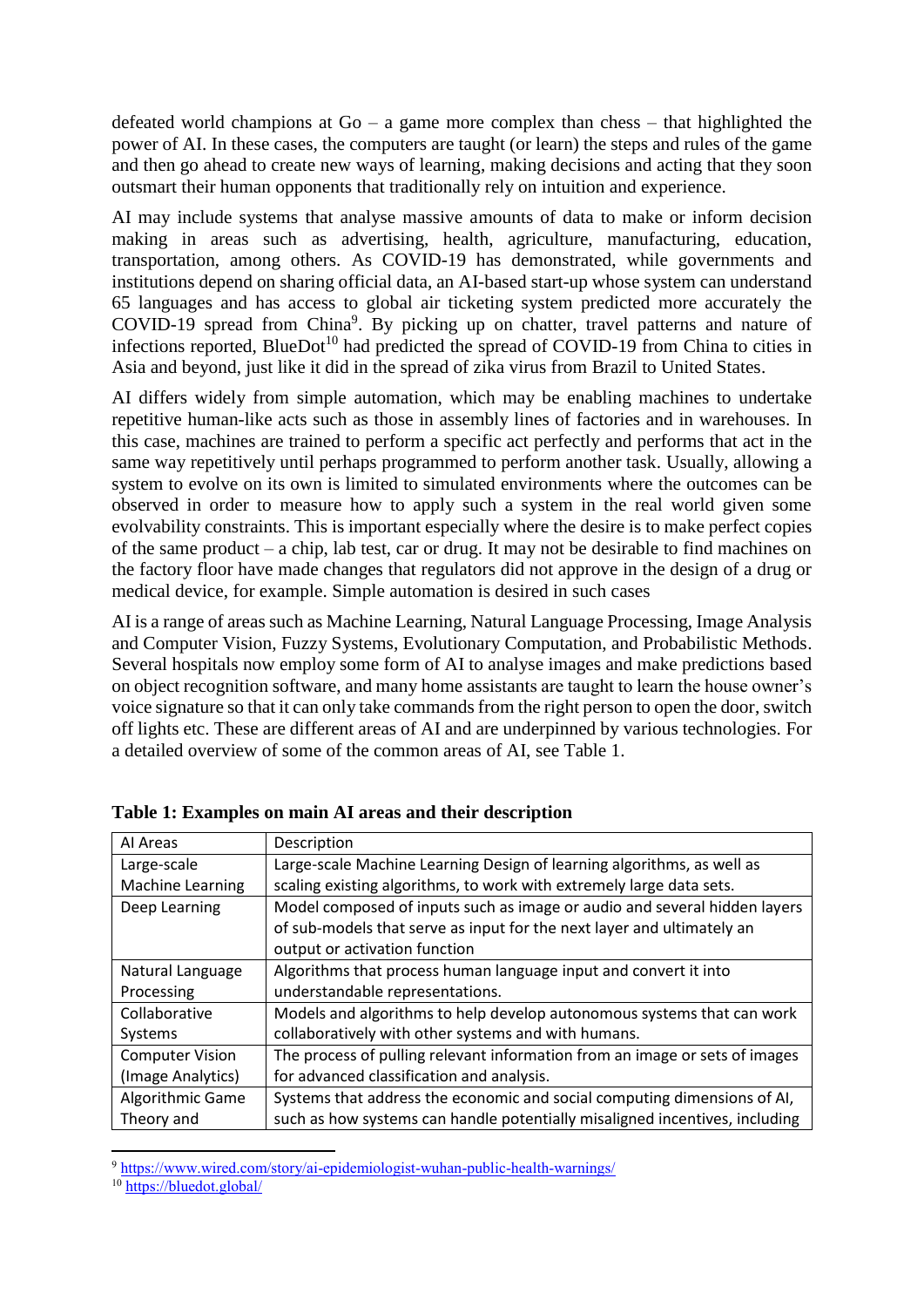| Computational    | self-interested human participants or firms and the automated AI-based     |
|------------------|----------------------------------------------------------------------------|
| Social Choice    | agents representing them.                                                  |
| Soft Robotics    | Automation of repetitive tasks and common processes such as IT, customer   |
| (Robotic Process | servicing and sales without the need to transform existing IT system maps. |
| Automation)      |                                                                            |
| Evolutionary     | Systems that address the optimization problems such as detecting the best  |
| Computation      | network to connect to or optimizing trade-offs between two or more         |
|                  | factors, e.g The Travelling Salesman Problem. Evolutionary algorithms such |
|                  | as Genetic Algorithms, and Genetic Programming.                            |
| Neuroevolution   | Systems that address sub-optimization to solve dynamic problems or         |
|                  | address strategic planning such as in evolutionary robotics, using         |
|                  | evolutionary computation techniques such as genetic algorithms to evolve   |
|                  | structures of artificial neural networks.                                  |

*Source:* Rao, A.S. and Verweij, G. (2017) Sizing the prize: what's the real value of AI for your business and how can you capitalise?, PwC and updates by author [\(https://www.pwc.com/gx/en/issues/analytics/assets/pwc-ai-analysis-sizing-the-prize-report.pdf\)](https://www.pwc.com/gx/en/issues/analytics/assets/pwc-ai-analysis-sizing-the-prize-report.pdf)

# **3.1.2 AI potential and challenges in Africa.**

Research has shown that AI has the potential to solve some of the most pressing challenges facing Africa and drive sustainable development in agriculture, health, infrastructure, financial and public services<sup>11</sup>. These are also some of the areas where the needs are high. Applications of AI may include modelling, detecting and tracking changes in the environment that could aid decision making to make industries and businesses more efficient, productive and profitable; service delivery more effective and; knowledge more accessible.

It is important for government to support research and development, technology acquisition and infrastructure development fit for the digital economy is Africa has to realize the immense opportunities offered by AI. For instance, global investment in AI start-ups has grown from \$1.3 billion in 2010, to \$37.4 billion by 2019 (an average annual growth rate of about 48%); AI computing power has doubled every 3.4 months; 58%of large businesses adopted AI in some of their operations (up from 47% in 2018) and 21% of graduating PhDs specialized in AI/Machine Learning<sup>12</sup>. Africa needs to match and outperform the global averages if it can address some of the key challenges.

Among the key challenges that African countries need to address are:

- a) build the work force that is read for AI by addressing the education and **quality of**  research and development (R&D) systems to ensure they are fit for purpose, innovative and entrepreneurial in nature,
- b) encourage the public and private sector to collaborate in design of AI solutions, preferably locally to ensure learning takes place and trust is built,
- c) promote open data and open access data and open government data principles to encourage research and businesses to build smart systems,
- d) increase funding and investment in high-speed internet and cloud computing infrastructure with the security, speed and processing powers that AI demands and,
- e) development of national and regional strategies that ensure a good balance between ethical and safety concerns and the research and business development interests.
- **.** 11

University of Pretoria (2018) Artificial Intelligence for Africa: An Opportunity for Growth, Development, and Democratisation, Access Partnership (

<sup>&</sup>lt;sup>12</sup> Stanford University (2019) AI Index Report 2019, Stanford Human Centred Artificial Intelligence [\(https://hai.stanford.edu/sites/default/files/ai\\_index\\_2019\\_report.pdf\)](https://hai.stanford.edu/sites/default/files/ai_index_2019_report.pdf)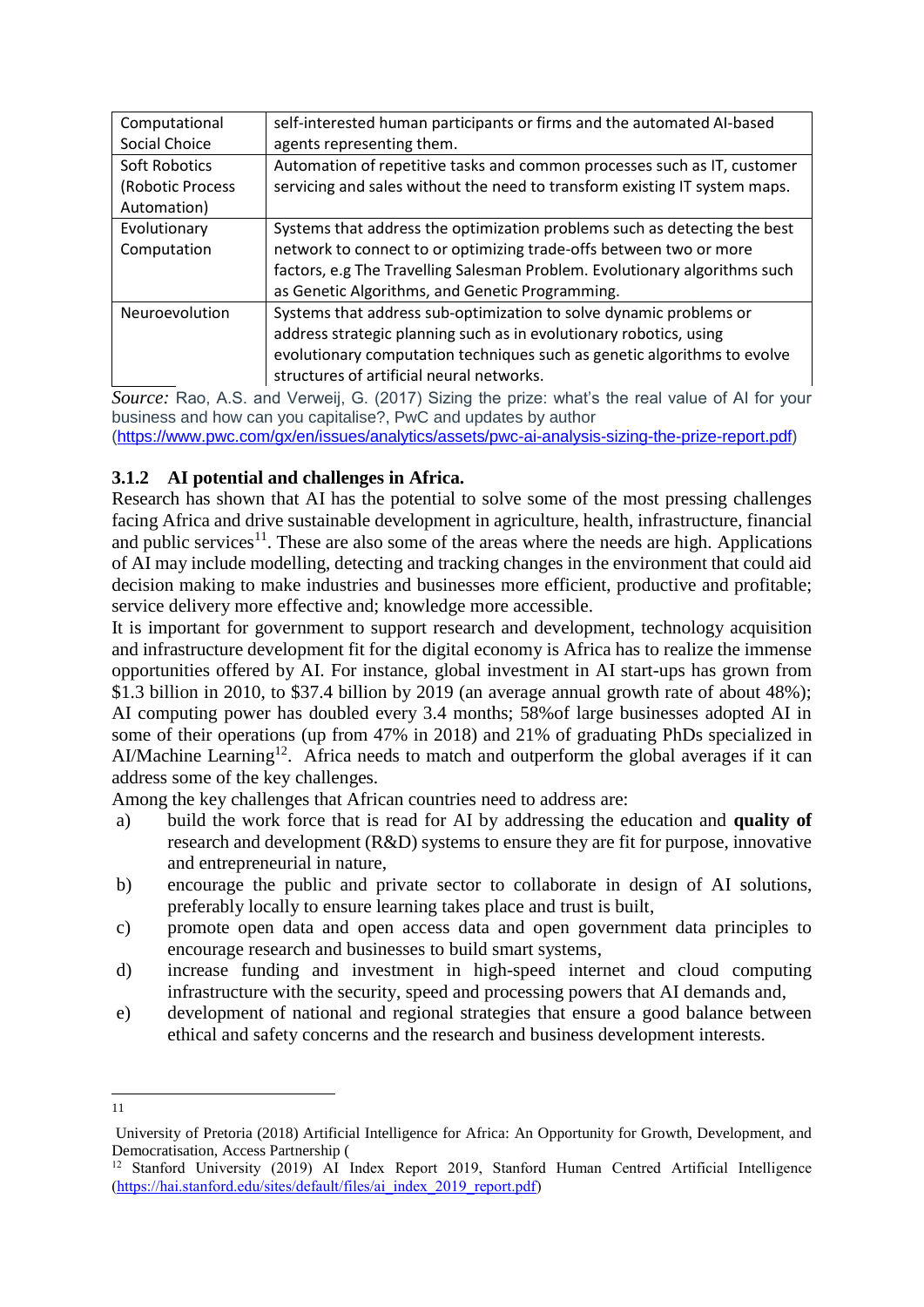The main advantage is that Africa is not starting from a scratch but just from a low base. Almost all countries in Africa have a university or universities with computer science, mathematics and/or engineering departments that could easily include AI in their teaching and research programmes, businesses that are exploring AI applications (e.g. financial, insurance, travel and hospitality industries etc) and government units that are or could incorporate AI in their services (e.g. education, health, public utilities). In addition, countries such as Egypt, Ghana, Kenya, Senegal and South Africa have attracted some of the world's top digital firms to set up research units that develop AI products.

### *3.2 Trends and steps to harness nanomaterials and nanotechnology<sup>13</sup>*

This overview offers a glimpse at what is included in nanotechnology, the current nanotechnology research and development (R&D) trends and market potential and indirectly assesses Africa's participation in nanotechnology industry. It also highlights the sustainable developments goals (SDGs) that nanotechnology is likely to have a greater impact and steps African countries can take to develop and realise the nanotechnology potential.

### *3.2.1 Concepts, definitions and markets*

Nanotechnology has been termed 'pervasive', 'enabler' and 'key driver' of the next industrial revolution. The nanotechnology value chain (See table 2) ranges from the tools needed to manipulate matter at nanoscale to finished products that incorporate nanomaterial. It is nearly impossible to avoid products that includes some aspects of nanotechnology in the marketplace – it is found in washing machines and washing detergents, cosmetics, medicines, food packaging, electronic products, computers and mobile phones, among others.

|                    | <b>Nanotools</b>                                                                  | <b>Nanomaterials</b>                         | nano-<br><b>intermediates</b>                                                 | Nano-enabled                                             |
|--------------------|-----------------------------------------------------------------------------------|----------------------------------------------|-------------------------------------------------------------------------------|----------------------------------------------------------|
| <b>Description</b> | Equipment<br>and<br>software for visualizing,<br>manipulating<br>and<br>modelling | Unprocessed forms of<br>nanoscale structures | Intermediate<br>with<br>products<br>nanoscale features                        | Finished<br>goods<br>incorporating<br>nanotechnology     |
| <b>Example</b>     | Nanoimprint<br>lithography equipment                                              | Nanoparticles, quantum<br>dots and nanotubes | Memory<br>logic<br>and<br>chips,<br>super-<br>conducting<br>wires.<br>fabrics | devices,<br>Electronic<br>plastics,<br>medicine.<br>cars |

### **Table 2: Nanotechnology industry value chain**

*Source*: Michael Berger (2017) Debunking the trillion dollar nanotechnology market size hype**,** Nanowerk**. [\(https://www.nanowerk.com/spotlight/spotid=1792.php\)](https://www.nanowerk.com/spotlight/spotid=1792.php)** 

The OECD defined nanotechnology as "the understanding of processes and phenomena and the application of science and technology to organisms, organic and inorganic materials, as well as parts, products and models thereof, at the nanometre-scale (but not exclusively below 100 nanometres) in one or more dimensions, where the onset of size-dependent phenomena

**<sup>.</sup>** <sup>13</sup> This section is primarily based on the outcome of the Expert Group Meeting on 'An African Nanotechnology future? Policies and Regulations"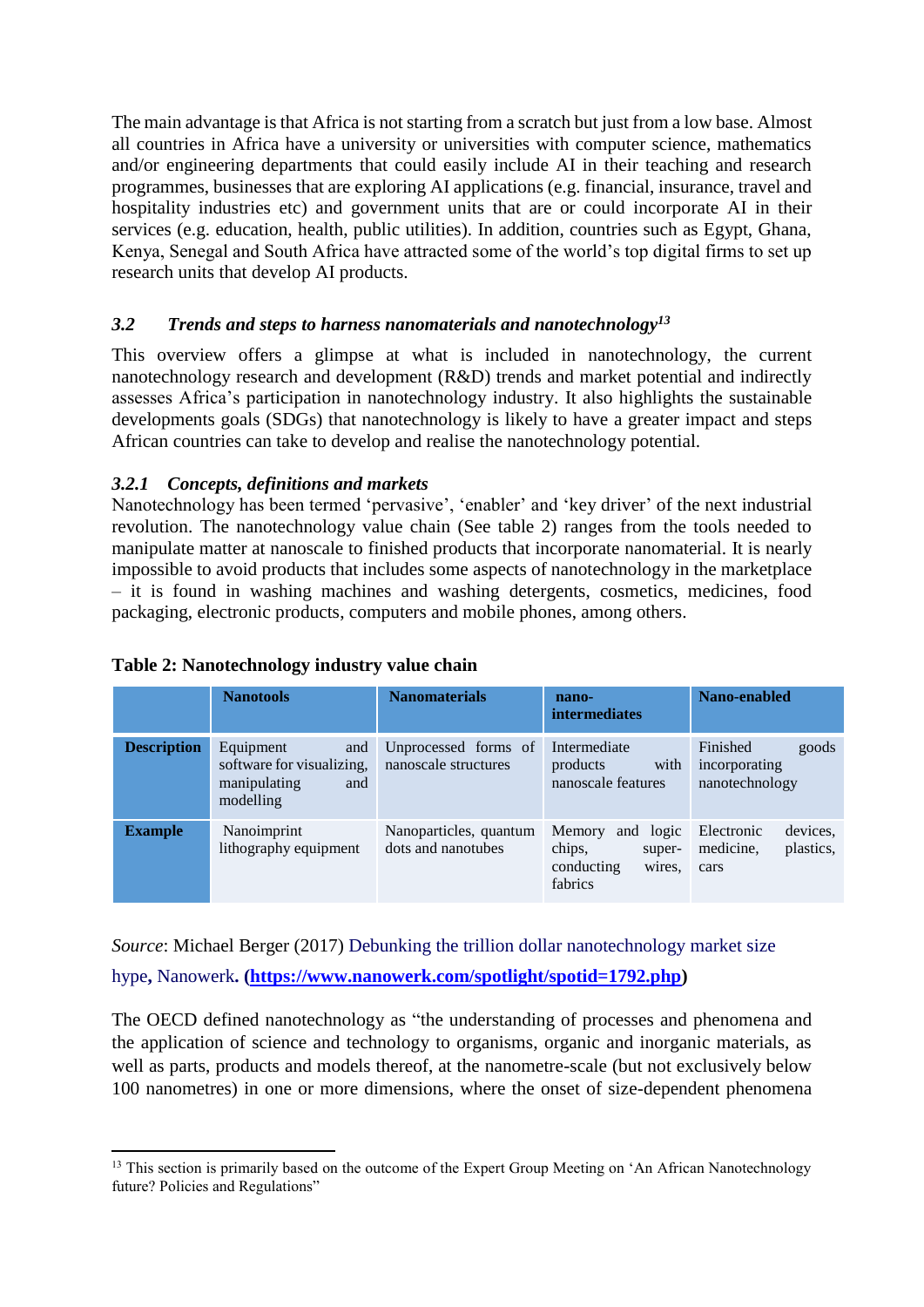usually enables novel applications." Nanotechnology include nanomaterials, nanoelectronics, nanophotonics, nanomedicine, nanomagnetics, and nanomechanics.

In brief, nanotechnology refers to manipulation of matter at nano-scale (about a billionth of a meter) at which matter exhibits different chemical and physical properties from those at every day scale. For instance, silver oxide is white at normal scale but transparent at nanoscale and carbon will conduct electricity at nanoscale. It is these changes in the properties of matter at nanoscale that are behind the decreasing size of chips in mobile phones, computers and cars, improvements in drug targeting of cancer treatment with minimal side-effects, advance in cleaning materials and surfaces that repel dirt, packing material that kill bacteria, filters that clean air and water with minimal energy use, among others.

It is these developments that are driving growth in nanotechnology-enabled products. For instance, the National Research Foundation supported research by Lux Research Inc concluded that revenues from nanotechnology enabled-products increased from US\$850 million in 2012 to about \$1.6 trillion in 2014 – a growth of about  $90\%$ <sup>14</sup>. The strong growth in nanotechnology market is partly driven by increasing investment in R&D that is bringing new industrial applications at a very rapid pace. The number of nanotechnology related science publications have grown from about 13,000 in 1997 to 154,000 in  $2016 - a$  14% annual growth rate (Zhang,  $2017$ <sup>15</sup> and way higher than the estimated 3.7% annual growth rate in research papers across all fields of research during that same time. A number of developing countries (e.g. China, Iran, Saudi Arabia) are among the top R&D performing countries in nanotechnology. African countries such as Egypt, Tunisia and South Africa are making steady investment in nanotechnology.



**<sup>14</sup> Lux Research (2015) Nanotechnology Update: U.S. Leads in Government Spending Amidst Increased Spending Across Asia, Lux Research Inc.** 

1

<sup>15</sup> Zhang Li (2017) Nanoscience as a microcosm of the success of Chinese science; Springer Nature,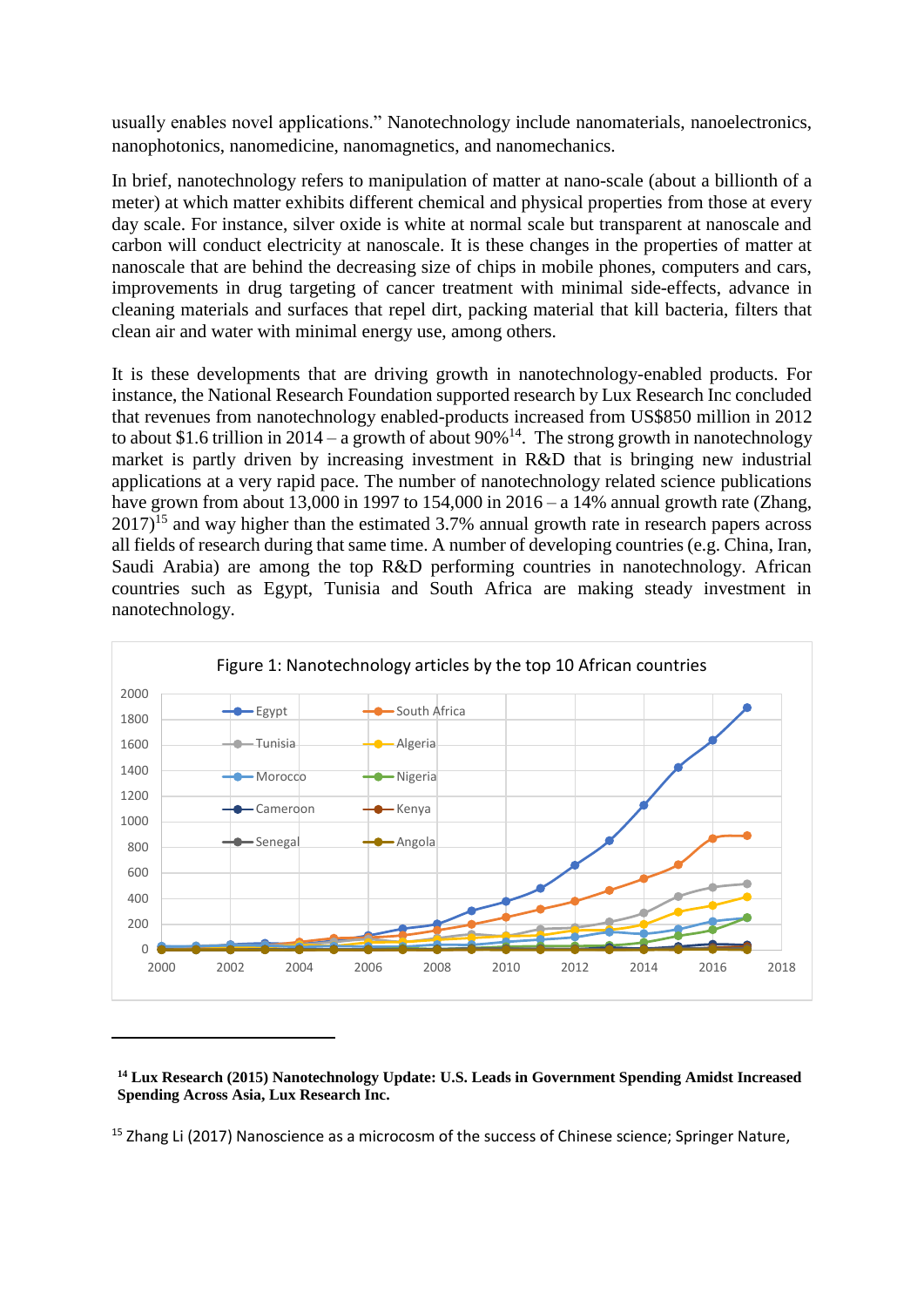This is also reflected in the number of patents in the USPTO and EPO. Between 2001 and 2017, about 141,170 patent applications were filed with the two offices. The United States remains the largest contributor followed by Korea, Japan and Germany. Between 2010 and 2017, the fastest growth rate was posted by Saudi Arabia (about 2000% from 8 to 167 applications), followed by China (143%) and Korea (71%). However, most of the mature economies registered modest growth rates during this period.

At the continental level, South Africa has 87 patent applications for nanotechnology-related inventions filed in the USPTO and only seven in the EPO between 2001 and 2017. All of the 40 patent applications of Egypt were filed in the the USPTO. Although a growth in the number of patent applications is observed in the few African countries, it remains uneven and rather small. For instance, Saudi Arabia applied for more nanotechnology patents in 2017 in the USPTO than South Africa or Egypt did in the last 17 years (Figure 2). The continent seem to be lagging behind.



Source: Statnano database

#### *3.2.2 Nanotechnology and the Sustainable Development Goals*

Although nanotechnology will impact all aspects of life, its greater impact is likely to be on SDGs 2 (Food), SDG 3 (Health), SDG 7 (Energy), SDG 8 (Employment), SDG 9 (Infrastructures/innovation), SDG 11 (cities) and SDG 12 (Responsible Consumption) where most of the private investment in R&D is targeted. It is these areas where patents granted and high impact technologies by applications are concentrated. However, its impact on other SDGs will be equally important but likely to be indirect unless the continent invests in key nanotechnology applications with limited industrial interest (e.g. water, climate change and peace and security).

In general, emerging technologies present significant opportunities for the continent to catch up with leading countries before entry barriers become steep. For instance, several large businesses exploring markets are more likely to partner with African countries now than after the markets elsewhere have matured, standards have been established and intellectual assets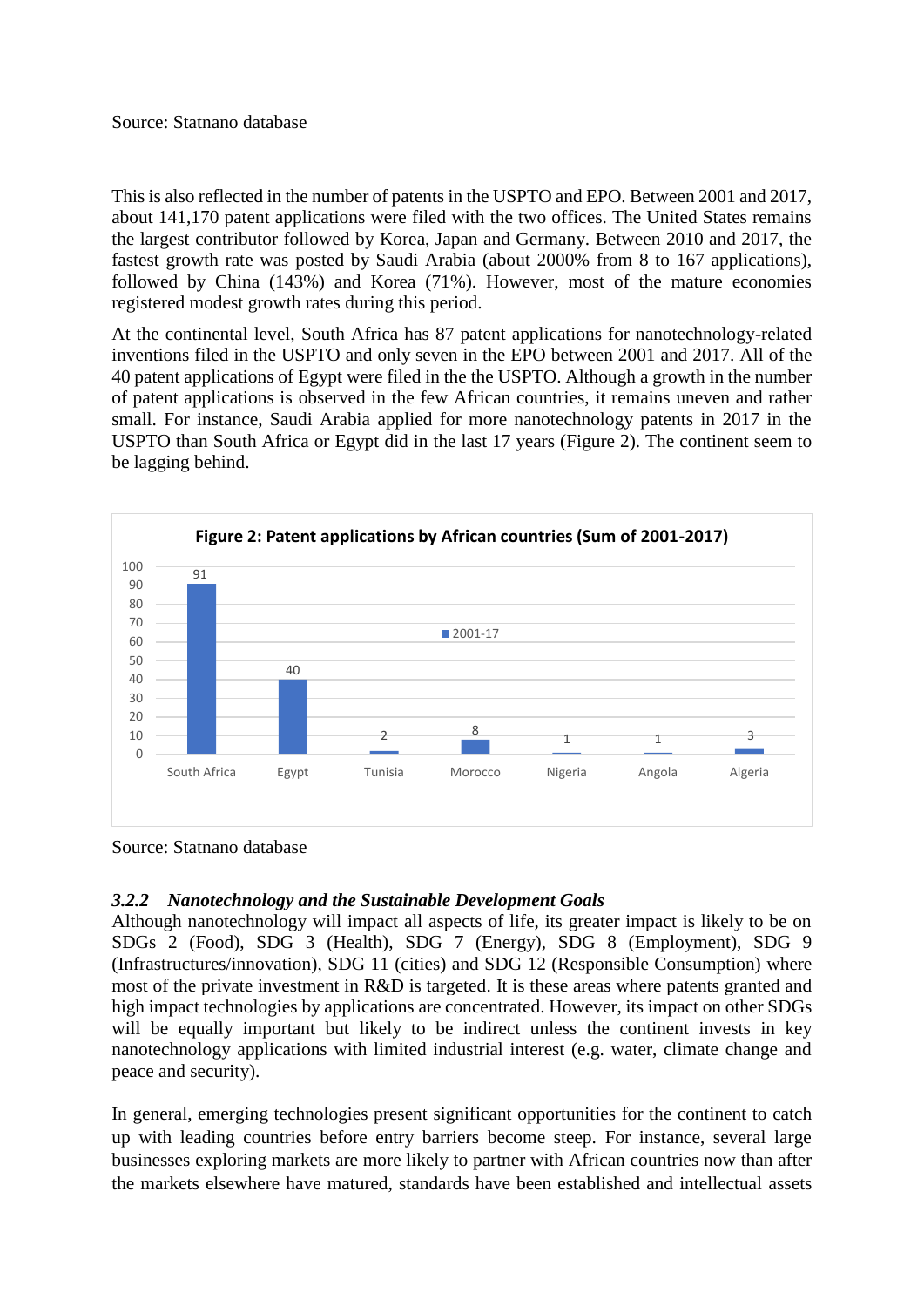are tightly controlled. This was clearly demonstrated by Internet and mobile phone revolutions. African start-ups got support from partners everywhere with limited restriction and grew rapidly. The success of these early entrants led to increased demand for higher standards, firmer regulations, and increased competition from larger foreign firms.

### *3.2.3 Key steps to harness nanotechnology for development*

# *Capacity Building Initiatives in Nanotechnology is Emerging*

A number of African countries have designed and others are in the process of designing and implementing national nanotechnology strategies and initiatives. Frontrunners such as South Africa can help drive nanotechnology capacity building for industrial (e.g. processing, bioprocessing, and manufacturing) and social (clean water, energy, and primary healthcare) sectors. *African countries should take steps to develop nanotechnology policies, strategies and policies, and use the budding nanotechnology research centres to build their nanotechnology capacity in selected areas with greater chances of success.* 

### *Building Regional Research and Industrial Networks in Nanotechnology*

In the context of the emerging Africa Continental Free Trade Area as well as in the rise of regional science, technology and innovations activities at RECs levels, regional blocks can serve as vehicles for developing common strategies, research infrastructure, innovation spaces and industrial nanotechnology platforms. Currently, African countries are largely collaborating more with partners outside the continent than their neighbours. *Measures to create a platform or inventory of nanotechnology research facilities and experts could enhance intra-regional collaboration; and efforts to promote intra-African collaboration in building nanotechnology research, innovation and entrepreneurship.*

# *Addressing social and regulatory challenges of nanotechnology in Africa*

Nanotechnology poses many social and regulatory challenges for developed and developing countries alike. The absence of a globally agreed regulatory regime to manage the risks and uncertainties posed by nanotechnology at research and development (e.g. handling and manipulating nanomaterials); industrial applications (e.g. production, usage, labelling and intellectual property) and social issues (e.g. employment, security, environmental etc), among others, pose a challenge. *Africa could follow the examples of Korea and South Africa that initially focussed on building nanotechnology capabilities. In addition, African countries should participate fully in bodies that are developing and setting new regulations and standards for nanotechnology. These include take into consideration ethical engagement, socio-economic and environmental governance of nanotechnology.* 

# *Leveraging of international cooperation and collaboration in nanotechnology* International collaboration is important in accessing global knowledge and other resources (e.g.

advanced infrastructure, funding, markets, practices, networks etc), all of which can inform and drive nanotechnology development. African *countries need to identify areas of interest; should be willing to invest resources in international collaboration with clear targets and goals to be achieved; and identify and carefully select international partners that complement, advance and help build national efforts, preferably from a range of countries.*

# *3.2.4 Looking ahead*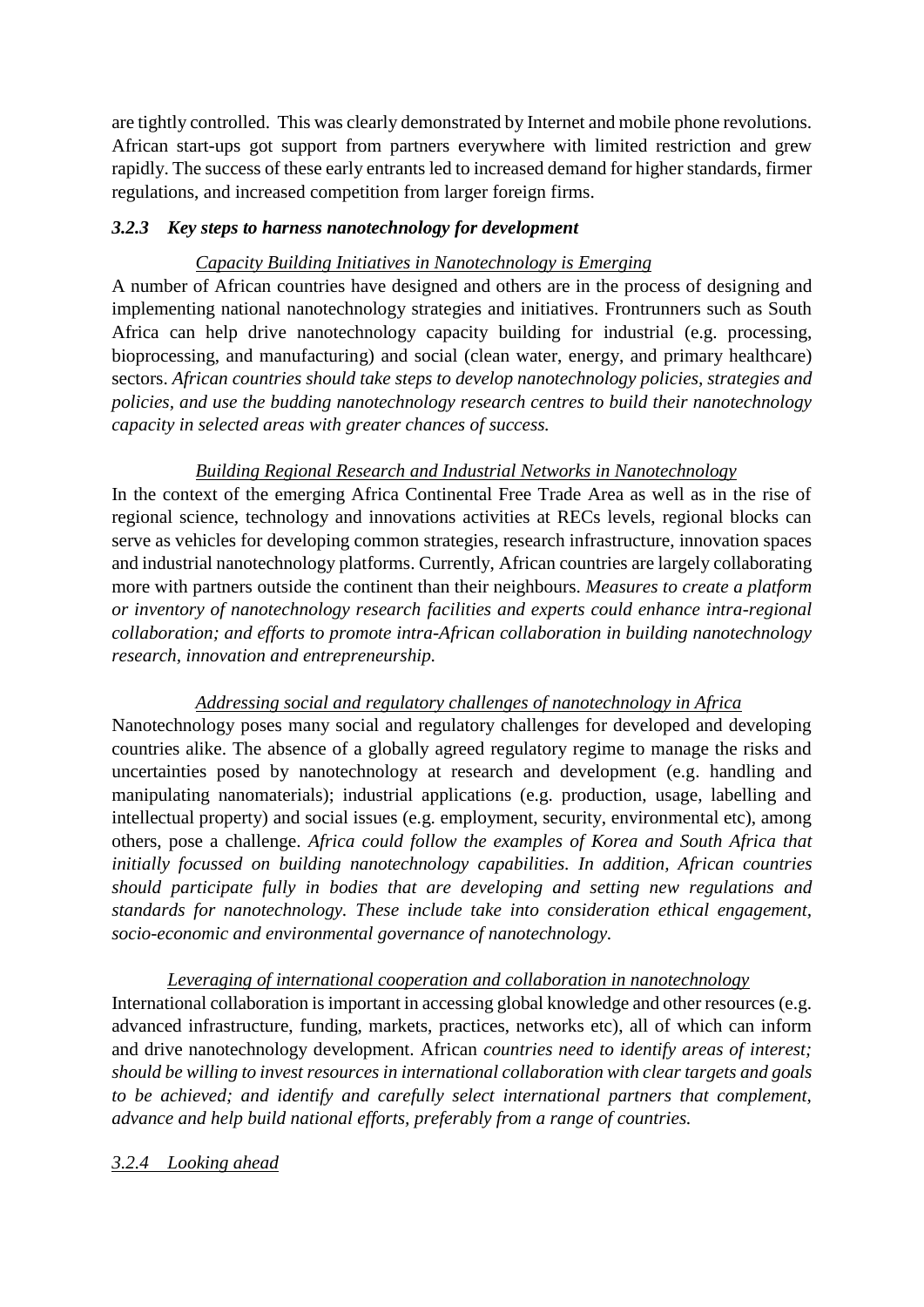Nanotechnology remains a key component and a viable option of African's industrialization ambitions to achieve the 2030 Agenda for Sustainable Development and the African Union's Agenda 2063. Nanotechnology products are not only in African shops and homes but also nanotechnology research is starting to emerge in many African countries. With the rapid growth in and demand for infrastructure, Africa has the opportunity to use alternative low cost and environmentally friendly nanotechnology solutions to meet its water and sanitation, health, transport, energy and industrial and social needs. It is up to African countries, regions and continental bodies to determine their nanotechnology priorities, development the necessary strategies and policies needed to realise their goals. These could help identify potential regional and international strategic collaborators, shape cooperation agreements and guide national involvement, investment and participation in the global nanotechnology industry.

#### **4. Regional perspective to harness emerging technologies**

In the context of the Africa Continental Free Trade Area, and in the rise of regional science, technology and innovations activities of several regional economic commissions, steps to utilize regional blocks to serve as vehicles for developing common strategies, research infrastructure, innovation spaces and industrial application of emerging technologies may be helpful in tackling skills, and research and development infrastructure challenges. At present, African countries are collaborating more with partners outside the continent than their neighbours within.

A large part of the emerging technologies requires huge investment in research and development infrastructure in various disciplines, which most African countries cannot afford. Accordingly, developing regional innovation systems and platforms could alleviate financial resources constraints and bring together the limited expertise in a wide area of technologies to interact and reinforce each other. For example, expertise in neuroscience in one country will be helpful in informing design and development of artificial intelligence in another country, which in turn, can help to further neuroscience research. Such regional innovation systems could also help to bridge gaps in knowledge and expertise, open access to key resources (such as minerals, funding and networks) and create the critical mass needed to undertake research in knowledge-intensive multidisciplinary fields.

Harmonization of regulations and practices could be dealt with at the regional level. Environmental, safety, labour, competition, standards and pricing could also be developed at the regional level and adapted to national realities. While these are emerging in fields such as drugs, telecommunications and cybercrime and cybersecurity, few efforts have been made to develop similar approaches for emerging technologies. For example, of the 39 participating member countries in the Technical Committees ISO/TC 229 Nanotechnologies of the International Organization for Standardization that develops nanotechnology standards, Africa is represented by one country (South Africa) while Asia is represented by seven countries and Latin America by three. Another five African countries (Egypt, Ethiopia, Kenya, Morocco and Zambia) serve as observer members.

Given that most of the gains of emerging technologies will be captured at individual and firm levels, regional efforts to develop minimum acceptable standards and regulations could increase the pace of technological developments, attract investment in emerging technologies and deepen regional integration. Evidence from the growth of mobile phones suggests such efforts to reduce prices, expand the market and encourage technology uptake by individuals, institutions and firms.

Measures to create a platform or inventory of research facilities and experts involved in emerging technologies could enhance intraregional collaboration as well as encourage more countries to harness emerging technologies to meet their development goals. Intra-African collaboration could also be viewed as science diplomacy – enabling people and businesses to get a better understanding of the challenges and opportunities beyond their national borders – these could boost innovation and regional integration.

#### **Conclusion**

During the past years, ECA has undertaken rigorous policy research and has provided policy advice to member States on several emerging technologies, such as blockchain, artificial intelligence and nanotechnology. Emerging technologies offer Africa the opportunity to facilitate deeper regional integration. Digitalization of tax authorities